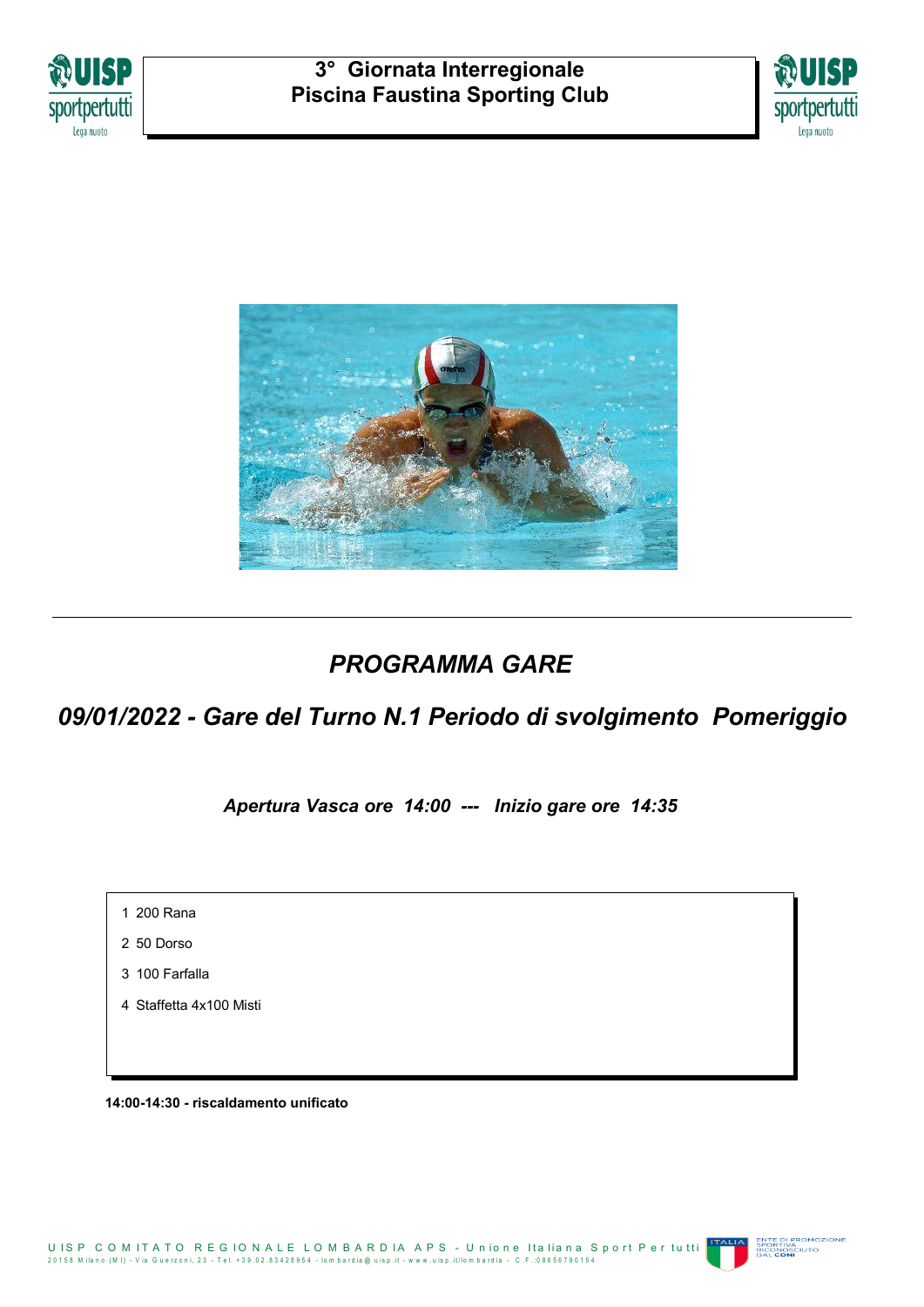

## **3° Giornata Interregionale Piscina Faustina Sporting Club**



# **ELENCO SOCIETA' PARTECIPANTI**

**Turno gare n.1**

| N.ro                         | <b>Società</b>                          |    | Mas. Fem.        | Tot |    |                  | Gare M Gare F T. Gare | <b>StF</b>          | <b>St M</b>  | St Mi          | Staff.   |
|------------------------------|-----------------------------------------|----|------------------|-----|----|------------------|-----------------------|---------------------|--------------|----------------|----------|
| $\left( \frac{1}{2} \right)$ | A.S.D. OASI SPORT LACCHIARELLA          | 2  | 3                | 5   | 4  | 6                | 10                    | $\theta$            | $\theta$     | $\theta$       | $\theta$ |
| 2)                           | ASD GRUPPO NUOTO ZENITH CIRCOLO         | 3  | $\boldsymbol{0}$ | 3   | 3  | $\boldsymbol{0}$ | 3                     | $\overline{0}$      | $\mathbf{0}$ | $\overline{0}$ | $\theta$ |
| 3)                           | CENTRO SPORTIVO DI CORSICO -AICSP       | 3  | 7                | 10  | 4  | 13               | 17                    |                     | $\theta$     | $\theta$       |          |
| 4)                           | PROPOSRT ACQUA SSD S.R.L.               |    | 7                | 12  | 10 | 14               | 24                    |                     |              | $\theta$       | 2        |
| 5)                           | SPORTING LODI SSD ARL                   | 6  | 11               | 17  | 10 | 16               | 26                    | $\overline{2}$      |              | $\theta$       |          |
|                              | <b>TOTALI</b><br>N. 5 SOCIETA' ISCRITTE | 19 | 28               | 47  | 31 | 49               | 80                    | $\overline{\bf{4}}$ | $\mathbf{2}$ | $\mathbf{0}$   |          |

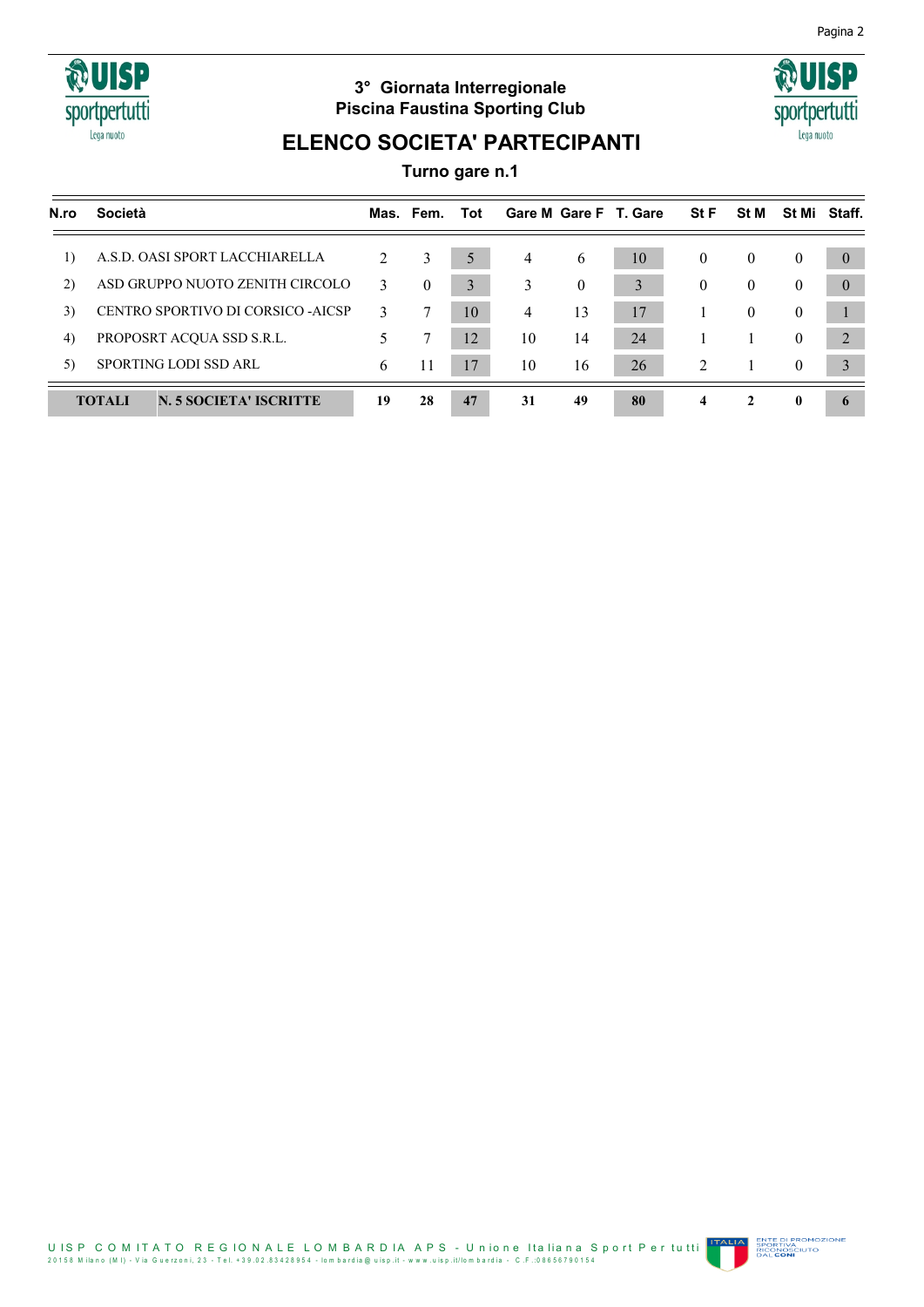|    | <i>200 Rana Femmine</i>                |              |            | Vasca 25 mt                                     | Gara 1 / Turno 1 |
|----|----------------------------------------|--------------|------------|-------------------------------------------------|------------------|
|    | SUBINAGHI RACHELE                      |              | F SEN      | 2005 SPORTING LODI SSD ARL                      | LOM 03.10.00     |
| 2  | BELTOJA ERA                            | F            | SEN        | 2005 SPORTING LODI SSD ARL LOM 03.15.00         |                  |
| 3  | VISCOSI GRETA                          | F            | <b>RAG</b> | 2008 SPORTING LODI SSD ARL                      | LOM 03.15.00     |
| 4  | MACCAGNI ELISA                         | F            | <b>RAG</b> | 2009 SPORTING LODI SSD ARL LOM 03.20.00         |                  |
| 5  | MERONI LAURA                           | F            | SEN        | 2003 PROPOSRT ACQUA SSD S.R.L. LOM 03.26.00     |                  |
| 6  | YAGUACHE CHURRANGO<br>ALESSIA YESSENIA | F            | JUN        | 2006 CENTRO SPORTIVO DI CORSICO -A LOM 03.35.00 |                  |
|    | LAMPERTICO ELEONORA                    | F            | SEN        | 2005 PROPOSRT ACOUA SSD S.R.L. LOM 03.37.00     |                  |
| 8  | MARIANI MARGHERITA                     | F            | <b>RAG</b> | 2008 CENTRO SPORTIVO DI CORSICO -A LOM 03.40.00 |                  |
| 9  | SINCERI CECILIA MARIA                  | F            | RAG        | 2009 CENTRO SPORTIVO DI CORSICO -A LOM 03.40.00 |                  |
| 10 | TROTTA MAYA                            | F            | <b>RAG</b> | 2009 CENTRO SPORTIVO DI CORSICO -A LOM          | 03.40.00         |
| 11 | CIAPPARELLI GINEVRA                    | F            | <b>RAG</b> | 2009 CENTRO SPORTIVO DI CORSICO -A LOM          | 0.3.45.00        |
| 12 | TROTTA MICOL                           | F            | <b>RAG</b> | 2009 CENTRO SPORTIVO DI CORSICO -A LOM          | 03.45.00         |
| 13 | DE NICOLA ROSA                         | $\mathbf{F}$ | <b>JUN</b> | 2007 A.S.D. OASI SPORT LACCHIARELL LOM          | 03.50.00         |
| 14 | SAIJA CHIARA                           | F            | JUN        | 2006 A.S.D. OASI SPORT LACCHIARELL LOM 00.00.00 |                  |
| 15 | LODIGIANI RAFFAELLA                    | F            | RAG        | 2008 SPORTING LODI SSD ARL LOM 00.00.00         |                  |

*200 Rana Maschi Vasca 25 mt* **Gara 2 / Turno 1**

| $1 \qquad \qquad$ |                          |       | 2007 SPORTING LODI SSD ARL LOM 02.45.00                                   |  |
|-------------------|--------------------------|-------|---------------------------------------------------------------------------|--|
| $\overline{2}$    |                          |       | PENNATI RICCARDO M M M 40 1982 ASD GRUPPO NUOTO ZENITH CIRCO LOM 02.55.00 |  |
| $3^{\circ}$       | GRANDI ENEA<br>M SEN     |       | 2003 A.S.D. OASI SPORT LACCHIARELL LOM 03.02.00                           |  |
| $4\degree$        | COLOMBO DAVIDE M RAG     |       | 2008 PROPOSRT ACOUA SSD S.R.L. LOM 03.08.00                               |  |
| 5                 | MOGGI LEONARDO M NAG     |       | 2007 SPORTING LODI SSD ARL LOM 03.15.00                                   |  |
| 6                 | M RAG<br>ROMANI FEDERICO |       | 2007 CENTRO SPORTIVO DI CORSICO -A LOM 03.27.00                           |  |
| 7                 | MIZZI MARCO              | M RAG | 2008 SPORTING LODI SSD ARL LOM 03.30.00                                   |  |
| 8                 | FELTRIN GIACOMO          |       | M M 50 1969 ASD GRUPPO NUOTO ZENITH CIRCO LOM 04.00.00                    |  |
| 9                 | AHMED OMAR               | M RAG | 2007 CENTRO SPORTIVO DI CORSICO -A LOM 00.00.00                           |  |
| 10 <sup>°</sup>   | SAIJA DAVIDE             | M RAG | 2008 A.S.D. OASI SPORT LACCHIARELL LOM 00.00.00                           |  |
|                   |                          |       |                                                                           |  |

-----------------------------------------------------------------------------------------------------------------------------------------------------------------

### *50 Dorso Femmine Vasca 25 mt* **Gara 3 / Turno 1**

| PADOVANI LEA     |  |                                                                                                                                                                                                                                                                                                                                                                                                                                                                                                                                                                                                                                                                          |                                                                                                                                                                                                                                                                                                                                                                                                                                                                                                                                                                                                                                                                                                                                                                                                                                                                                                                                                                                                                                                                                                                                                                                                                           |
|------------------|--|--------------------------------------------------------------------------------------------------------------------------------------------------------------------------------------------------------------------------------------------------------------------------------------------------------------------------------------------------------------------------------------------------------------------------------------------------------------------------------------------------------------------------------------------------------------------------------------------------------------------------------------------------------------------------|---------------------------------------------------------------------------------------------------------------------------------------------------------------------------------------------------------------------------------------------------------------------------------------------------------------------------------------------------------------------------------------------------------------------------------------------------------------------------------------------------------------------------------------------------------------------------------------------------------------------------------------------------------------------------------------------------------------------------------------------------------------------------------------------------------------------------------------------------------------------------------------------------------------------------------------------------------------------------------------------------------------------------------------------------------------------------------------------------------------------------------------------------------------------------------------------------------------------------|
|                  |  |                                                                                                                                                                                                                                                                                                                                                                                                                                                                                                                                                                                                                                                                          |                                                                                                                                                                                                                                                                                                                                                                                                                                                                                                                                                                                                                                                                                                                                                                                                                                                                                                                                                                                                                                                                                                                                                                                                                           |
|                  |  |                                                                                                                                                                                                                                                                                                                                                                                                                                                                                                                                                                                                                                                                          |                                                                                                                                                                                                                                                                                                                                                                                                                                                                                                                                                                                                                                                                                                                                                                                                                                                                                                                                                                                                                                                                                                                                                                                                                           |
|                  |  |                                                                                                                                                                                                                                                                                                                                                                                                                                                                                                                                                                                                                                                                          |                                                                                                                                                                                                                                                                                                                                                                                                                                                                                                                                                                                                                                                                                                                                                                                                                                                                                                                                                                                                                                                                                                                                                                                                                           |
|                  |  |                                                                                                                                                                                                                                                                                                                                                                                                                                                                                                                                                                                                                                                                          |                                                                                                                                                                                                                                                                                                                                                                                                                                                                                                                                                                                                                                                                                                                                                                                                                                                                                                                                                                                                                                                                                                                                                                                                                           |
|                  |  |                                                                                                                                                                                                                                                                                                                                                                                                                                                                                                                                                                                                                                                                          |                                                                                                                                                                                                                                                                                                                                                                                                                                                                                                                                                                                                                                                                                                                                                                                                                                                                                                                                                                                                                                                                                                                                                                                                                           |
|                  |  |                                                                                                                                                                                                                                                                                                                                                                                                                                                                                                                                                                                                                                                                          |                                                                                                                                                                                                                                                                                                                                                                                                                                                                                                                                                                                                                                                                                                                                                                                                                                                                                                                                                                                                                                                                                                                                                                                                                           |
|                  |  |                                                                                                                                                                                                                                                                                                                                                                                                                                                                                                                                                                                                                                                                          |                                                                                                                                                                                                                                                                                                                                                                                                                                                                                                                                                                                                                                                                                                                                                                                                                                                                                                                                                                                                                                                                                                                                                                                                                           |
|                  |  |                                                                                                                                                                                                                                                                                                                                                                                                                                                                                                                                                                                                                                                                          |                                                                                                                                                                                                                                                                                                                                                                                                                                                                                                                                                                                                                                                                                                                                                                                                                                                                                                                                                                                                                                                                                                                                                                                                                           |
|                  |  |                                                                                                                                                                                                                                                                                                                                                                                                                                                                                                                                                                                                                                                                          |                                                                                                                                                                                                                                                                                                                                                                                                                                                                                                                                                                                                                                                                                                                                                                                                                                                                                                                                                                                                                                                                                                                                                                                                                           |
| ALESSIA YESSENIA |  |                                                                                                                                                                                                                                                                                                                                                                                                                                                                                                                                                                                                                                                                          |                                                                                                                                                                                                                                                                                                                                                                                                                                                                                                                                                                                                                                                                                                                                                                                                                                                                                                                                                                                                                                                                                                                                                                                                                           |
|                  |  |                                                                                                                                                                                                                                                                                                                                                                                                                                                                                                                                                                                                                                                                          |                                                                                                                                                                                                                                                                                                                                                                                                                                                                                                                                                                                                                                                                                                                                                                                                                                                                                                                                                                                                                                                                                                                                                                                                                           |
| NERI MICHELA     |  |                                                                                                                                                                                                                                                                                                                                                                                                                                                                                                                                                                                                                                                                          |                                                                                                                                                                                                                                                                                                                                                                                                                                                                                                                                                                                                                                                                                                                                                                                                                                                                                                                                                                                                                                                                                                                                                                                                                           |
|                  |  |                                                                                                                                                                                                                                                                                                                                                                                                                                                                                                                                                                                                                                                                          |                                                                                                                                                                                                                                                                                                                                                                                                                                                                                                                                                                                                                                                                                                                                                                                                                                                                                                                                                                                                                                                                                                                                                                                                                           |
|                  |  |                                                                                                                                                                                                                                                                                                                                                                                                                                                                                                                                                                                                                                                                          |                                                                                                                                                                                                                                                                                                                                                                                                                                                                                                                                                                                                                                                                                                                                                                                                                                                                                                                                                                                                                                                                                                                                                                                                                           |
|                  |  |                                                                                                                                                                                                                                                                                                                                                                                                                                                                                                                                                                                                                                                                          |                                                                                                                                                                                                                                                                                                                                                                                                                                                                                                                                                                                                                                                                                                                                                                                                                                                                                                                                                                                                                                                                                                                                                                                                                           |
|                  |  |                                                                                                                                                                                                                                                                                                                                                                                                                                                                                                                                                                                                                                                                          |                                                                                                                                                                                                                                                                                                                                                                                                                                                                                                                                                                                                                                                                                                                                                                                                                                                                                                                                                                                                                                                                                                                                                                                                                           |
|                  |  |                                                                                                                                                                                                                                                                                                                                                                                                                                                                                                                                                                                                                                                                          |                                                                                                                                                                                                                                                                                                                                                                                                                                                                                                                                                                                                                                                                                                                                                                                                                                                                                                                                                                                                                                                                                                                                                                                                                           |
|                  |  |                                                                                                                                                                                                                                                                                                                                                                                                                                                                                                                                                                                                                                                                          |                                                                                                                                                                                                                                                                                                                                                                                                                                                                                                                                                                                                                                                                                                                                                                                                                                                                                                                                                                                                                                                                                                                                                                                                                           |
| TROTTA MICOL     |  |                                                                                                                                                                                                                                                                                                                                                                                                                                                                                                                                                                                                                                                                          |                                                                                                                                                                                                                                                                                                                                                                                                                                                                                                                                                                                                                                                                                                                                                                                                                                                                                                                                                                                                                                                                                                                                                                                                                           |
|                  |  |                                                                                                                                                                                                                                                                                                                                                                                                                                                                                                                                                                                                                                                                          |                                                                                                                                                                                                                                                                                                                                                                                                                                                                                                                                                                                                                                                                                                                                                                                                                                                                                                                                                                                                                                                                                                                                                                                                                           |
| SAIJA CHIARA     |  |                                                                                                                                                                                                                                                                                                                                                                                                                                                                                                                                                                                                                                                                          |                                                                                                                                                                                                                                                                                                                                                                                                                                                                                                                                                                                                                                                                                                                                                                                                                                                                                                                                                                                                                                                                                                                                                                                                                           |
|                  |  |                                                                                                                                                                                                                                                                                                                                                                                                                                                                                                                                                                                                                                                                          |                                                                                                                                                                                                                                                                                                                                                                                                                                                                                                                                                                                                                                                                                                                                                                                                                                                                                                                                                                                                                                                                                                                                                                                                                           |
|                  |  |                                                                                                                                                                                                                                                                                                                                                                                                                                                                                                                                                                                                                                                                          |                                                                                                                                                                                                                                                                                                                                                                                                                                                                                                                                                                                                                                                                                                                                                                                                                                                                                                                                                                                                                                                                                                                                                                                                                           |
|                  |  |                                                                                                                                                                                                                                                                                                                                                                                                                                                                                                                                                                                                                                                                          |                                                                                                                                                                                                                                                                                                                                                                                                                                                                                                                                                                                                                                                                                                                                                                                                                                                                                                                                                                                                                                                                                                                                                                                                                           |
| CORONEO MATILDE  |  |                                                                                                                                                                                                                                                                                                                                                                                                                                                                                                                                                                                                                                                                          |                                                                                                                                                                                                                                                                                                                                                                                                                                                                                                                                                                                                                                                                                                                                                                                                                                                                                                                                                                                                                                                                                                                                                                                                                           |
|                  |  | ${\tt MERONI\; LAURA} {\tt I} {\tt AURA} {\tt F} {\tt SEN}$<br>VALENTINI LUCREZIA F SEN<br>BERNOCCHI BENEDETTA F JUN<br>BAZZIGALUPPI GIULIA FUUN<br>LAMPERTICO ELEONORA F SEN<br>SOLDI ELISA FUN<br>${\tt SUBINAGHI \quad RACHELE \qquad \qquad F \quad SEM}$<br>YAGUACHE CHURRANGO F JUN<br>MARIANI MARGHERITA F RAG<br><b>E</b> JUN<br>SCARATTI SOFIA F JUN<br>GRASSI CAMILLA F SEN<br>CAVAGNOLI CECILIA F RAG<br>SINCERI CECILIA MARIA F RAG<br>TROTTA MAYA <b>Example 19 F</b> RAG<br>CIAPPARELLI GINEVRA F RAG<br>F RAG<br>COLOMBI ALLEGRA $\hfill \mathbb{F}$ RAG<br><b>E</b> JUN<br>IANNARINO MARTINA F RAG<br>LODIGIANI RAFFAELLA F RAG<br><b>Example 18 RAG</b> | F SEN 2005 SPORTING LODI SSD ARL LOM 00.34.00<br>2003 PROPOSRT ACQUA SSD S.R.L. LOM 00.37.00<br>2005 PROPOSRT ACQUA SSD S.R.L. LOM 00.37.00<br>2007 SPORTING LODI SSD ARL LOM 00.38.00<br>2006 SPORTING LODI SSD ARL LOM 00.39.00<br>2005 PROPOSRT ACOUA SSD S.R.L. LOM 00.40.00<br>2005 SPORTING LODI SSD ARL LOM 00.41.00<br>2006 PROPOSRT ACQUA SSD S.R.L. LOM 00.41.00<br>2005 SPORTING LODI SSD ARL LOM 00.42.00<br>2006 CENTRO SPORTIVO DI CORSICO -A LOM 00.42.00<br>2008 CENTRO SPORTIVO DI CORSICO -A LOM 00.42.00<br>2006 PROPOSRT ACQUA SSD S.R.L. LOM 00.44.00<br>2007 SPORTING LODI SSD ARL LOM 00.45.00<br>2000 A.S.D. OASI SPORT LACCHIARELL LOM 00.46.28<br>2008 PROPOSRT ACQUA SSD S.R.L. LOM 00.48.00<br>2009 CENTRO SPORTIVO DI CORSICO -A LOM 00.49.93<br>2009 CENTRO SPORTIVO DI CORSICO -A LOM 00.49.93<br>2009 CENTRO SPORTIVO DI CORSICO -A LOM 00.56.59<br>2009 CENTRO SPORTIVO DI CORSICO -A LOM 00.56.59<br>2009 PROPOSRT ACOUA SSD S.R.L. LOM 00.59.00<br>2006 A.S.D. OASI SPORT LACCHIARELL LOM 00.00.00<br>2007 SPORTING LODI SSD ARL LOM 00.00.00<br>2008 CENTRO SPORTIVO DI CORSICO -A LOM 00.00.00<br>2008 SPORTING LODI SSD ARL LOM 00.00.00<br>2009 SPORTING LODI SSD ARL LOM 00.00.00 |

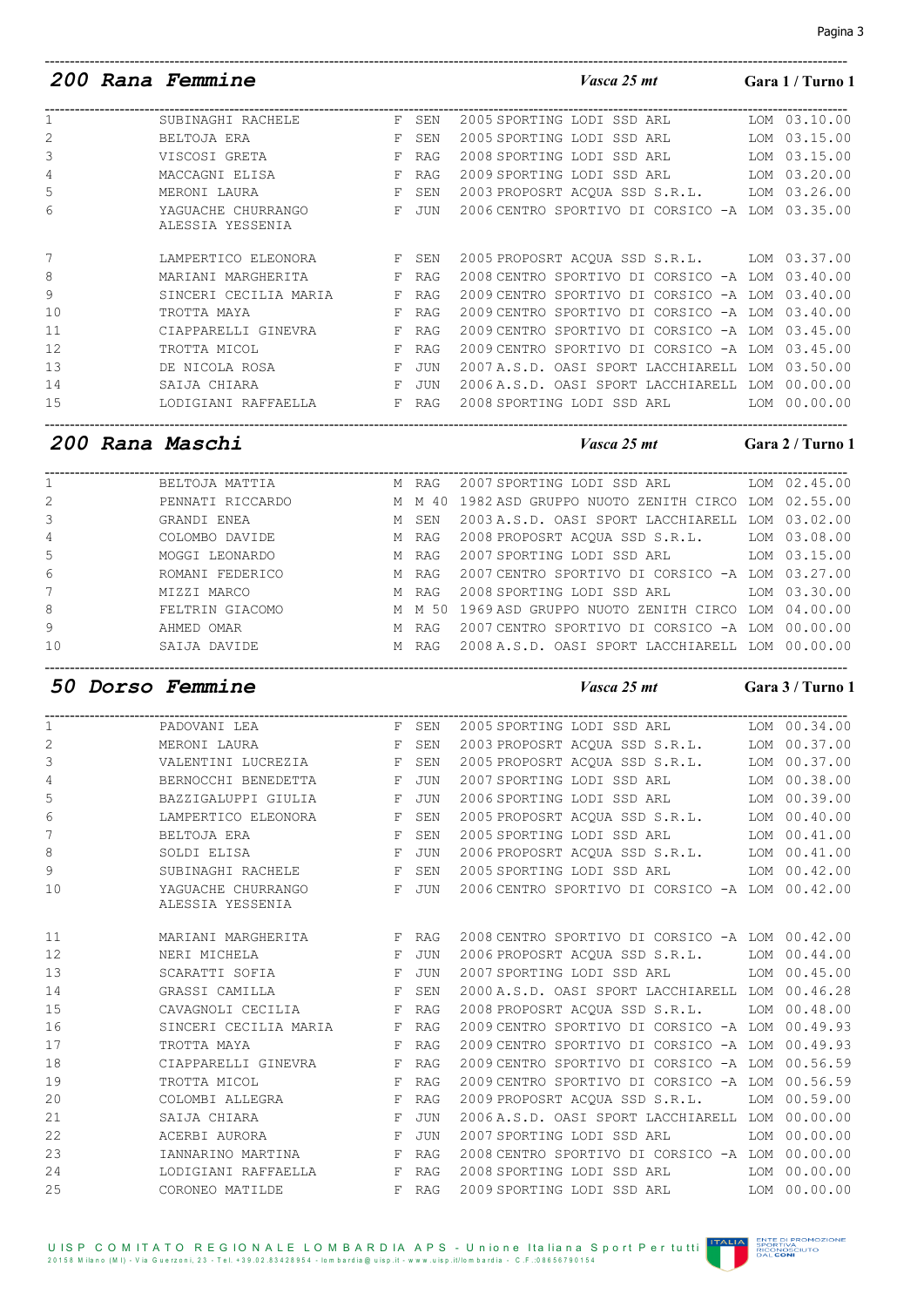### UIS P C O MITATO REGIONALE LOMBARDIA A P S - Unione Italiana Sport Per tutti<br>20158 Milano (MI) - Via Guerzoni, 23 - Tel. +39.02.83428954 - lombardia@uisp.it - www.uisp.it/lombardia - C.F.:08656790154

|  | 50 Dorso Maschi | Vasca 25 mt | Gara 4 / Turno 1 |
|--|-----------------|-------------|------------------|
|  |                 |             |                  |

| 2006 PROPOSRT ACOUA SSD S.R.L.<br>MACCHETTA MATTEO<br>M RAG                      | LOM 00.35.00 |
|----------------------------------------------------------------------------------|--------------|
|                                                                                  |              |
| 2<br>2008 PROPOSRT ACOUA SSD S.R.L.<br>COLOMBO DAVIDE<br>M RAG                   | LOM 00.36.94 |
| 3<br>2005 PROPOSRT ACOUA SSD S.R.L.<br>CATTANEO ANDREA<br>JUN<br>M               | LOM 00.38.00 |
| 4<br>2005 SPORTING LODI SSD ARL<br>STROPPA LUCA<br>JUN<br>M                      | LOM 00.38.00 |
| 5<br>2006 PROPOSRT ACOUA SSD S.R.L.<br>ISOLA ANDREAS<br>M RAG                    | LOM 00.38.00 |
| 6<br>2004 SPORTING LODI SSD ARL<br>MORANDI LORENZO<br>M JUN                      | LOM 00.40.00 |
| $\overline{7}$<br>2008 SPORTING LODI SSD ARL<br>BAZZIGALUPPI MARCO<br>M RAG      | LOM 00.40.00 |
| 8<br>2007 CENTRO SPORTIVO DI CORSICO -A LOM 00.42.00<br>ROMANI FEDERICO<br>M RAG |              |
| 9<br>2008 PROPOSRT ACOUA SSD S.R.L.<br>BUZZINI MATTIA<br>M RAG                   | LOM 00.42.00 |
| 10<br>LOM 00.55.00<br>2008 SPORTING LODI SSD ARL<br>MIZZI MARCO<br>M RAG         |              |
| 2008 CENTRO SPORTIVO DI CORSICO -A LOM 00.00.00<br>TERRINI MARCELLO<br>M RAG     |              |
|                                                                                  |              |

-----------------------------------------------------------------------------------------------------------------------------------------------------------------

### *100 Farfalla Femmine Vasca 25 mt* **Gara 5 / Turno 1**

| $\mathbf{1}$   | PADOVANI LEA       | F SEN | 2005 SPORTING LODI SSD ARL                      | LOM 01.15.00 |
|----------------|--------------------|-------|-------------------------------------------------|--------------|
| 2              | SCARATTI SOFIA     | F JUN | 2007 SPORTING LODI SSD ARL                      | LOM 01.25.00 |
| 3              | VALENTINI LUCREZIA | F SEN | 2005 PROPOSRT ACOUA SSD S.R.L.                  | LOM 01.26.00 |
| $\overline{4}$ | GRASSI CAMILLA     | F SEN | 2000 A.S.D. OASI SPORT LACCHIARELL LOM 01.29.60 |              |
| 5              | SOLDI ELISA        | F JUN | 2006 PROPOSRT ACOUA SSD S.R.L.                  | LOM 01.34.00 |
| 6              | NERI MICHELA       | F JUN | 2006 PROPOSRT ACOUA SSD S.R.L.                  | LOM 01.58.00 |
| 7              | CAVAGNOLI CECILIA  | F RAG | 2008 PROPOSRT ACOUA SSD S.R.L.                  | LOM 02.00.00 |
| 8              | COLOMBI ALLEGRA    | F RAG | 2009 PROPOSRT ACOUA SSD S.R.L.                  | LOM 02.08.00 |
| 9              | DE NICOLA ROSA     | F JUN | 2007 A.S.D. OASI SPORT LACCHIARELL LOM 00.00.00 |              |
|                |                    |       |                                                 |              |

### *100 Farfalla Maschi Vasca 25 mt* **Gara 6 / Turno 1**

| $\mathbf{1}$   | MORANDI LORENZO  | M JUN | 2004 SPORTING LODI SSD ARL                      | LOM 01.16.00 |
|----------------|------------------|-------|-------------------------------------------------|--------------|
| 2              | STROPPA LUCA     | M JUN | 2005 SPORTING LODI SSD ARL LOM 01.16.00         |              |
| 3              | BELTOJA MATTIA   | M RAG | 2007 SPORTING LODI SSD ARL                      | LOM 01.20.00 |
| $\overline{4}$ | PENNACCHIA FABIO |       | M M 35 1984 ASD GRUPPO NUOTO ZENITH CIRCO       | LOM 01.25.00 |
| .5             | ISOLA ANDREAS    | M RAG | 2006 PROPOSRT ACOUA SSD S.R.L.                  | LOM 01.27.00 |
| 6              | CATTANEO ANDREA  | M JUN | 2005 PROPOSRT ACOUA SSD S.R.L. LOM 01.35.00     |              |
| 7              | MACCHETTA MATTEO | M RAG | 2006 PROPOSRT ACOUA SSD S.R.L. LOM 01.35.00     |              |
| 8              | BUZZINI MATTIA   | M RAG | 2008 PROPOSRT ACOUA SSD S.R.L. LOM 01.54.00     |              |
| 9              | GRANDI ENEA      | M SEN | 2003 A.S.D. OASI SPORT LACCHIARELL LOM 00.00.00 |              |
| 10             | SAIJA DAVIDE     | M RAG | 2008 A.S.D. OASI SPORT LACCHIARELL LOM 00.00.00 |              |
|                |                  |       |                                                 |              |

-----------------------------------------------------------------------------------------------------------------------------------------------------------------

|                | Staffetta 4x100 Misti Femmine                                      |            | <b>Vasca</b> | Gara 7 / Turno 1 |
|----------------|--------------------------------------------------------------------|------------|--------------|------------------|
| 1              | CENTRO SPORTIVO DI CORSICO -                                       | <b>RAG</b> |              | LOM 00.00.00     |
|                | ATGSPORTMISDI-Sinceri Cecilia Maria-Trotta Maya-Mariani Margherita |            |              |                  |
| 2              | SPORTING LODI SSD ARL                                              | JUN        |              | LOM 00.00.00     |
|                | Lodigiani Raffaella-Viscosi Greta-Maccagni Elisa-Coroneo Matilde   |            |              |                  |
| 3              | PROPOSRT ACOUA SSD S.R.L.                                          | SEN        |              | LOM 00.00.00     |
|                | Soldi Elisa-Valentini Lucrezia-Meroni Laura-Lampertico Eleonora    |            |              |                  |
| $\overline{4}$ | SPORTING LODI SSD ARL                                              | SEN        |              | LOM 00.00.00     |
|                | Bernocchi Benedetta-Subinaghi Rachele-Padovani Lea-Beltoja Era     |            |              |                  |
|                | Staffetta 4x100 Misti Maschi                                       |            | Vasca        | Gara 8 / Turno 1 |

| PROPOSRT ACOUA SSD S.R.L. | JUN                                                           | LOM 00.00.00 |
|---------------------------|---------------------------------------------------------------|--------------|
|                           | Cattaneo Andrea-Macchetta Matteo-Colombo Davide-Isola Andreas |              |
| SPORTING LODI SSD ARL     | .TUN                                                          | LOM 00.00.00 |
|                           | Stroppa Luca-Beltoja Mattia-Morandi Lorenzo-Moggi Leonardo    |              |

## Pagina 4

**IA ENTE DI PROMOZIONE<br>SPORTIVA<br>ENCONOSCIUTO**<br>DAL CONI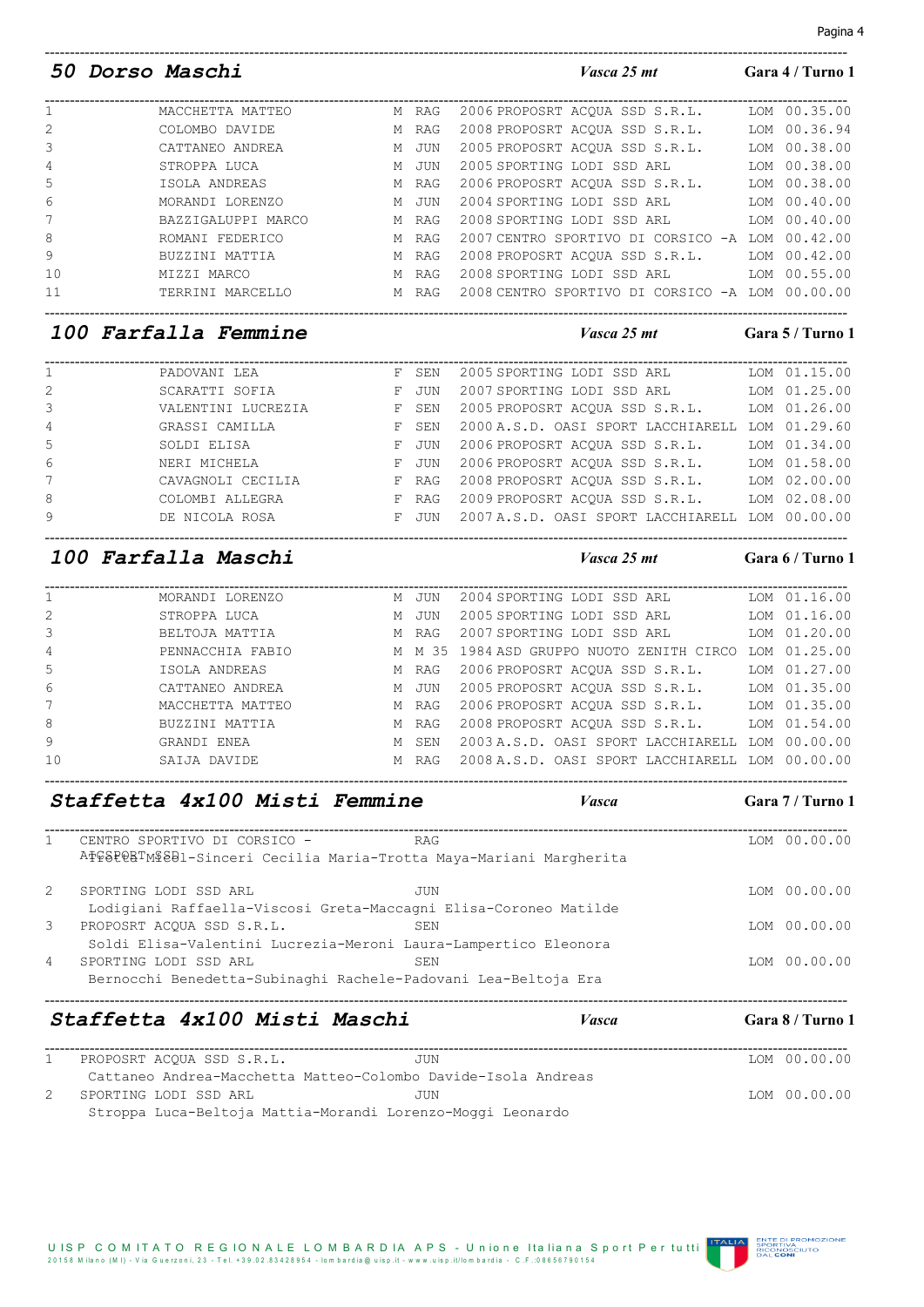



# **3° Giornata Interregionale Faustina Sporting Club**



# *PROGRAMMA GARE*

# *09/01/2022 - Gare su Turno Unico Periodo di svolgimento Pomeriggio*

*Apertura Vasca ore 15:30 --- Inizio gare ore 16:15*

| 1 25 Rana-EC         | 100 Farfalla-EA<br>7                           |
|----------------------|------------------------------------------------|
| 2 25 Farfalla-EC     | 8 100 Stile Libero-EB-EA-                      |
| 3 50 Stile Libero-EC | 9 Staffetta 4x25 Misti(mista)-<br>EC.          |
| 4 50 Rana-EB         |                                                |
| 5 100 Rana-EA        | 10 Staffetta 4x50 Stile<br>Libero(mista)-EB-EA |
| 6 50 Farfalla-EB     |                                                |
|                      |                                                |

**15:30-15:50 risc.femminile 15:50-16:10 risc.maschile**



ENTE DI PROMOZI<br>SPORTIVA<br>RICONOSCIUTO<br>DAL **CONI**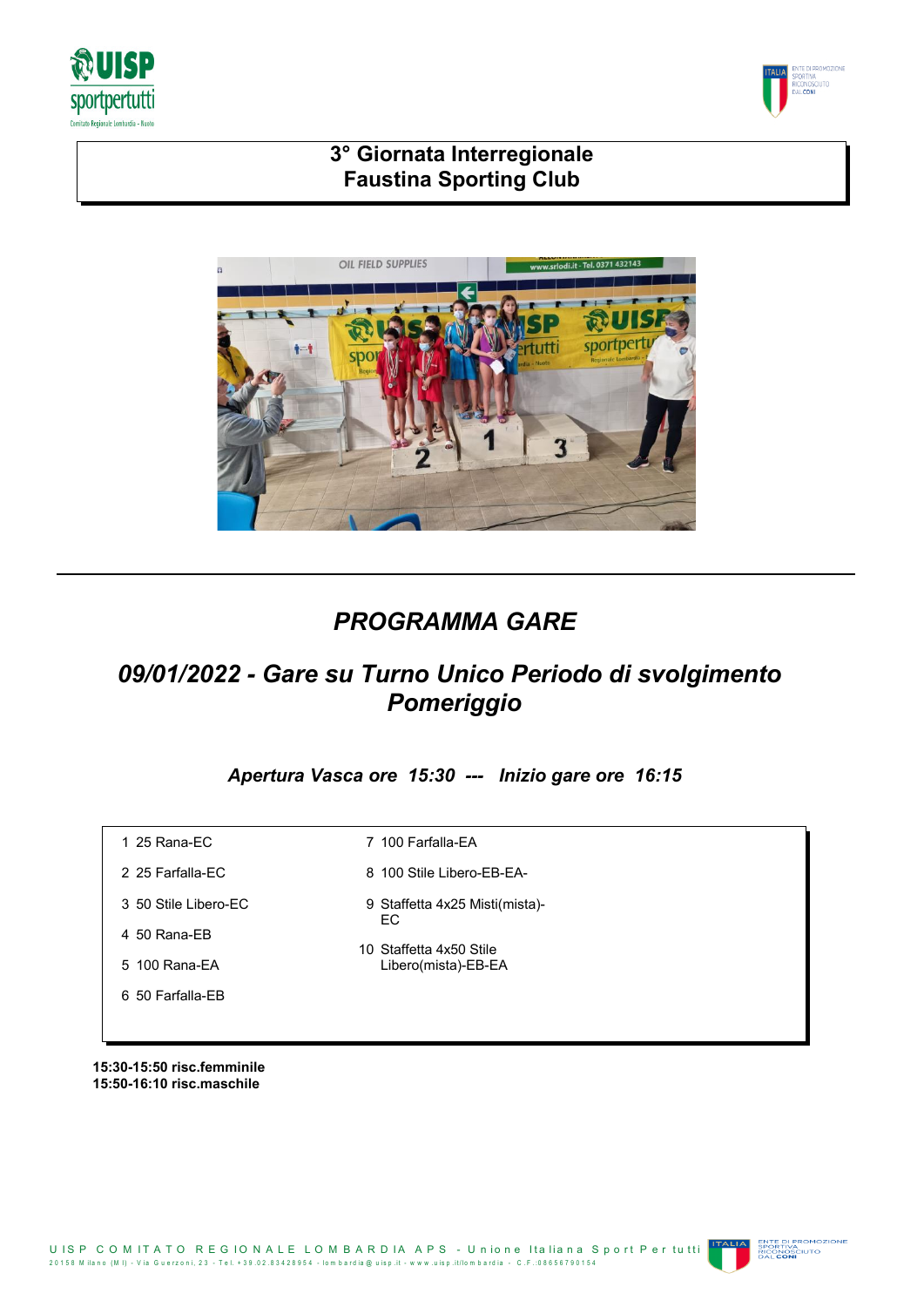

## **Lodi03eso - 3° Giornata Interregionale Faustina Sporting Club**



Pagina 2

# **ELENCO SOCIETA' PARTECIPANTI x TURNO**

| N.ro | <b>Società</b>                          |    | Mas. Fem. | Tot |    |    | Gare M Gare F T. Gare | <b>StF</b>     | <b>St M</b>    |          | St Mi Staff. |
|------|-----------------------------------------|----|-----------|-----|----|----|-----------------------|----------------|----------------|----------|--------------|
| 1)   | CENTRO SPORTIVO DI CORSICO -AICSP       | 3  | 2         | 5   | 5. | 2  |                       | $\theta$       | $\bf{0}$       | $\theta$ | $\theta$     |
| 2)   | <b>GIS MILANO SSD SRL</b>               |    |           | 12  | 10 | 12 | 22                    | $\mathbf{0}$   | $\theta$       | 2        | 2            |
| 3)   | PROPOSRT ACQUA SSD S.R.L.               | 16 | 9         | 25  | 32 | 16 | 48                    | 2              | $\mathfrak{D}$ |          | 5            |
| 4)   | SPORTING LODI SSD ARL                   | 13 | 3         | 16  | 24 | 5  | 29                    | $\theta$       | $\theta$       |          |              |
| 5)   | SSD SRL POLISPORTIVA SAN GIULIANO       | 8  | 3         | 11  | 16 | 6  | 22                    | $\overline{0}$ | $\theta$       |          |              |
|      | <b>TOTALI</b><br>N. 5 SOCIETA' ISCRITTE | 45 | 24        | 69  | 87 | 41 | 128                   | 2              | $\mathbf{2}$   | 5        | <b>Q</b>     |

U IS P C O M IT A T O R E G IO N A L E L O M B A R D IA A P S - U nione Italiana Sport Per tutti 2 0 1 5 8 M ila n o (M I) - V ia G u e rz o n i, 2 3 - T e l. + 3 9 .0 2 .8 3 4 2 8 9 5 4 - lo m b a rd ia @ u is p .it - w w w .u is p .it/lo m b a rd ia - C .F .:0 8 6 5 6 7 9 0 1 5 4

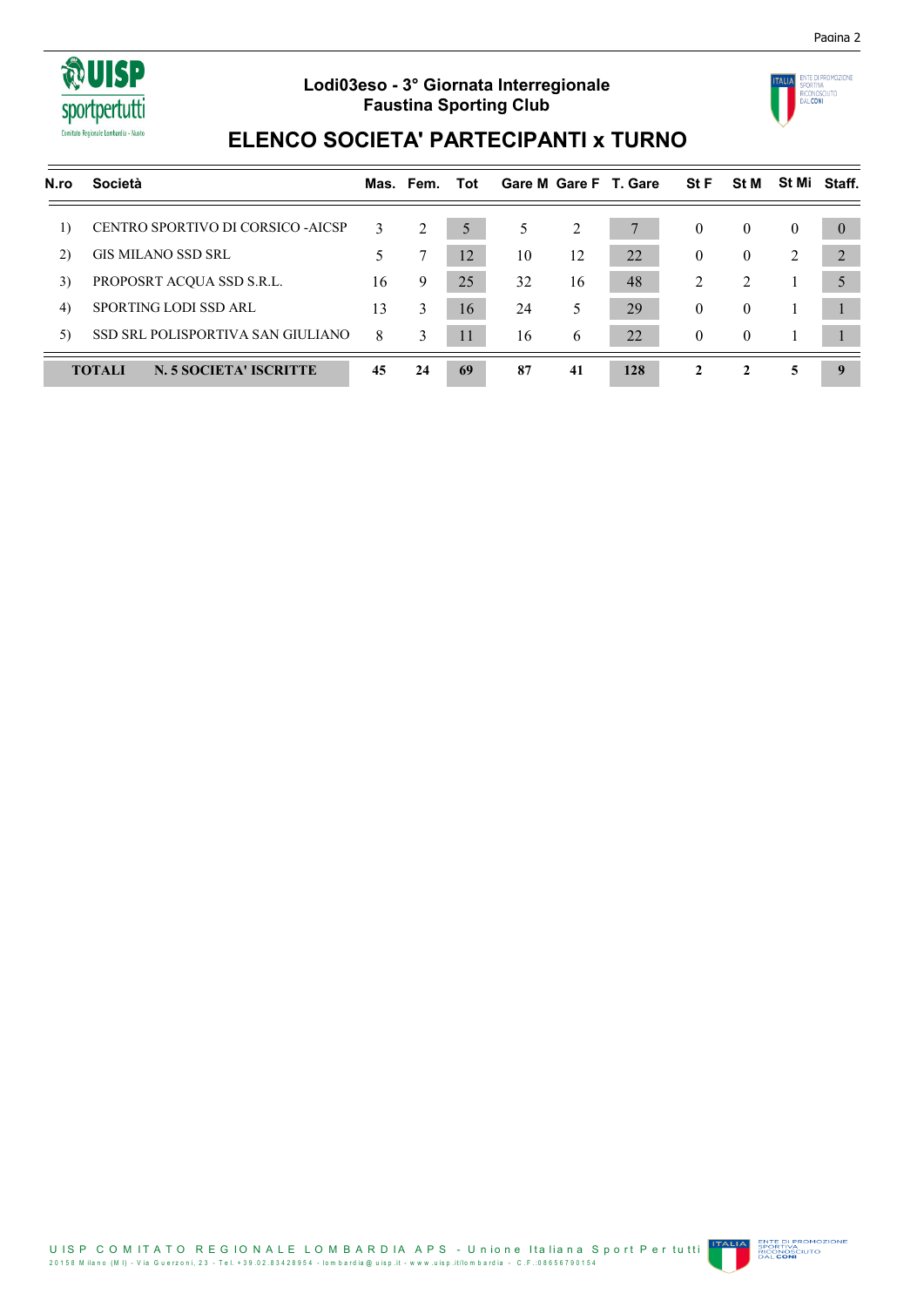| iair<br>М |  |
|-----------|--|
|           |  |

|   | 25 Rana Femmine Es. - C                                                       |    |                                                                    | <i>vasca 25 mt</i> Gara 1/ Turno 1 |  |                               |  |
|---|-------------------------------------------------------------------------------|----|--------------------------------------------------------------------|------------------------------------|--|-------------------------------|--|
| 1 | COPPOLA ANITA                                                                 |    | EC 2014 GIS MILANO SSD SRL 00.45.00                                |                                    |  | ----------------------------- |  |
| 2 | <b>PASSIMODO GIADA</b> EC 2014 GIS MILANO SSD SRL 00.00.00                    |    |                                                                    |                                    |  |                               |  |
|   | 25 Rana Maschi Es. - C                                                        |    |                                                                    | <i>vasca 25 mt</i> Gara 2/ Turno 1 |  |                               |  |
| 1 | <b>CALONI GABRIELE</b>                                                        |    | EC 2013 GIS MILANO SSD SRL 00.30.00                                |                                    |  |                               |  |
| 2 | <b>RANGHETTI MATTIA</b>                                                       |    | EC 2014 PROPOSRT ACQUA SSD S.R.L.                                  | 00.35.00                           |  |                               |  |
| 3 |                                                                               |    | BERETTA LEONARDO EC 2013 PROPOSRT ACQUA SSD S.R.L.                 | 00.39.00                           |  |                               |  |
| 4 |                                                                               |    | <b>PICCINNI RICCARDO</b> EC 2015 PROPOSRT ACQUA SSD S.R.L.         | 00.40.00                           |  |                               |  |
| 5 | PIAZZA RICCARDO                                                               |    | EC 2014 GIS MILANO SSD SRL                                         | 00.00.00                           |  |                               |  |
| 5 | <b>ORSINI EDOARDO</b><br>$\overline{C}$ and $\overline{C}$ and $\overline{C}$ |    | 2014 SPORTING LODI SSD ARL                                         | 00.00.00                           |  |                               |  |
| 5 | SECCHI MATTIA                                                                 | EC | 2014 SPORTING LODI SSD ARL                                         | 00.00.00                           |  |                               |  |
| 5 |                                                                               |    | DI GIAMBATTISTA MASSIMILIA EC 2013 GIS MILANO SSD SRL              | 00.00.00                           |  |                               |  |
| 5 | <b>MAGGIONI AGOSTINO</b>                                                      |    | EC 2013 GIS MILANO SSD SRL                                         | 00.00.00                           |  |                               |  |
| 5 |                                                                               |    | OCHIAURI GHEORGHIY EC 2014 SPORTING LODI SSD ARL                   | 00.00.00                           |  |                               |  |
| 5 |                                                                               |    | FILIPPONI GREGORIO EC 2013 SPORTING LODI SSD ARL                   | 00.00.00                           |  |                               |  |
| 5 |                                                                               |    | POLENGHI MARCO FRANCESCO EC 2014 SPORTING LODI SSD ARL             | 00.00.00                           |  |                               |  |
| 5 |                                                                               |    | <b>VERALDI GIOELE</b> EC 2014 SPORTING LODI SSD ARL 00.00.00       |                                    |  |                               |  |
|   | 25 Farfalla Femmine Es. - C                                                   |    |                                                                    | <i>vasca 25 mt</i> Gara 3/ Turno 1 |  |                               |  |
| 1 | ----------------------------                                                  |    | MBODJ SARA YANDE EC 2014 GIS MILANO SSD SRL 00.37.00               |                                    |  |                               |  |
| 2 | <b>ZONCADA REBECCA</b> BC 2014 SPORTING LODI SSD ARL 00.00.00                 |    |                                                                    |                                    |  |                               |  |
|   | 25 Farfalla Maschi Es. - C                                                    |    |                                                                    | vasca 25 mt Gara 4/ Turno 1        |  |                               |  |
| 1 | <b>CASALI GABRIELE</b>                                                        |    | EC 2013 SPORTING LODI SSD ARL 00.20.00                             |                                    |  |                               |  |
| 2 | <b>PAGANELLI IVAN</b>                                                         |    | EC 2013 SPORTING LODI SSD ARL                                      | 00.26.00                           |  |                               |  |
| 3 | SCOTELLA MICHELE                                                              |    | EC 2014 GIS MILANO SSD SRL 00.33.00                                |                                    |  |                               |  |
| 4 |                                                                               |    | BRUSAMOLINO LUCA EC 2013 PROPOSRT ACQUA SSD S.R.L. 00.35.00        |                                    |  |                               |  |
| 4 | <b>CAFASSO TYLER</b>                                                          |    | EC 2013 PROPOSRT ACQUA SSD S.R.L. 00.35.00                         |                                    |  |                               |  |
| 6 |                                                                               |    | PICCINNI RICCARDO EC 2015 PROPOSRT ACQUA SSD S.R.L. 00.45.00       |                                    |  |                               |  |
| 6 |                                                                               |    | <b>RANGHETTI MATTIA</b> EC 2014 PROPOSRT ACQUA SSD S.R.L. 00.45.00 |                                    |  |                               |  |
| 6 |                                                                               |    | BERETTA LEONARDO EC 2013 PROPOSRT ACQUA SSD S.R.L. 00.45.00        |                                    |  |                               |  |
| 9 |                                                                               |    | ROGATO FRANCESCO EC 2014 SSD SRL POLISPORTIVA SAN GIU00.00.00      |                                    |  |                               |  |
| 9 |                                                                               |    | <b>MONFARDINI ANDREA</b> BC 2013 SPORTING LODI SSD ARL 00.00.00    |                                    |  |                               |  |
| 9 |                                                                               |    | DE MARCHI LUCA EC 2013 SSD SRL POLISPORTIVA SAN GIU 00.00.00       |                                    |  |                               |  |
| 9 |                                                                               |    | BRUGALI ALESSANDRO EC 2014 SSD SRL POLISPORTIVA SAN GIU00.00.00    |                                    |  |                               |  |
| 9 |                                                                               |    | GURRIERI GIOVANNI EC 2014 SSD SRL POLISPORTIVA SAN GIU 00.00.00    |                                    |  |                               |  |
| 9 |                                                                               |    | <b>PARISI TOMMASO</b> EC 2013 SPORTING LODI SSD ARL 00.00.00       |                                    |  |                               |  |
| 9 |                                                                               |    | SACCO PROILA TOMMASO EC 2013 SSD SRL POLISPORTIVA SAN GIU 00.00.00 |                                    |  |                               |  |

*50 Stile Libero Femmine Es. - C vasca 25 mt* **Gara 5/ Turno 1**

|   | <b>MBODJ SARA YANDE</b> | EC 2014 GIS MILANO SSD SRL    | 01.10.00   |
|---|-------------------------|-------------------------------|------------|
|   | COPPOLA ANITA           | EC 2014 GIS MILANO SSD SRL    | 01, 20, 00 |
| 3 | ZONCADA REBECCA         | EC 2014 SPORTING LODI SSD ARL | 00.00.00   |
| 3 | <b>FLORIAN GIORGIA</b>  | EC 2015 SPORTING LODI SSD ARL | 00.00.00   |
| 3 | <b>VEZZALI VERA</b>     | EC 2014 GIS MILANO SSD SRL    | 00.00.00   |

**ITALIA ENTE DI PROMOZIONE<br>ENCONOSCIUTO<br>ENCONO DE DE CONOSCIUTO**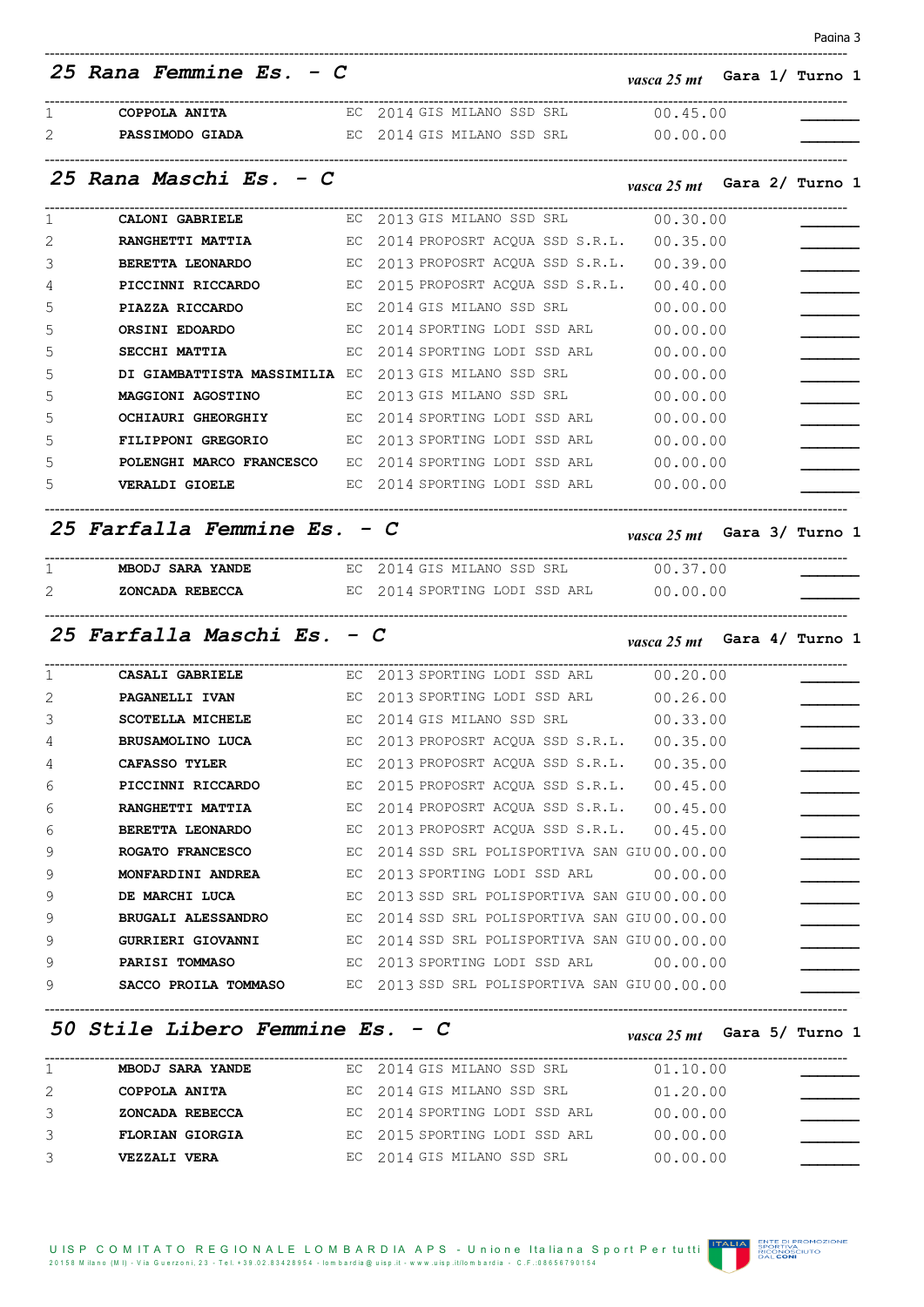## *50 Stile Libero Maschi Es. - C vasca 25 mt* **Gara 6/ Turno 1**

| 1              |                        | <b>CASALI GABRIELE</b> EC 2013 SPORTING LODI SSD ARL 00.35.00        |
|----------------|------------------------|----------------------------------------------------------------------|
| $\overline{2}$ |                        | CAFASSO TYLER EC 2013 PROPOSRT ACQUA SSD S.R.L. 00.42.00             |
| 3              |                        | BRUSAMOLINO LUCA EC 2013 PROPOSRT ACQUA SSD S.R.L. 00.48.00          |
| 4              |                        | CALONI GABRIELE EC 2013 GIS MILANO SSD SRL 00.54.00                  |
| 5              |                        | DI GIAMBATTISTA MASSIMILIA EC 2013 GIS MILANO SSD SRL 00.55.00       |
| 5              | PIAZZA RICCARDO        | EC 2014 GIS MILANO SSD SRL 00.55.00                                  |
| 5              |                        | MAGGIONI AGOSTINO EC 2013 GIS MILANO SSD SRL 00.55.00                |
| 8              | SCOTELLA MICHELE       | EC 2014 GIS MILANO SSD SRL 01.05.00                                  |
| 9              | FILIPPONI GREGORIO EC  | 2013 SPORTING LODI SSD ARL 00.00.00                                  |
| 9              | PAGANELLI IVAN         | EC 2013 SPORTING LODI SSD ARL<br>00.00.00                            |
| 9              | ORSINI EDOARDO         | EC 2014 SPORTING LODI SSD ARL 00.00.00                               |
| 9              | PARISI TOMMASO         | EC 2013 SPORTING LODI SSD ARL 00.00.00                               |
| 9              |                        | <b>VERALDI GIOELE</b> EC 2014 SPORTING LODI SSD ARL 00.00.00         |
| 9              |                        | POLENGHI MARCO FRANCESCO EC 2014 SPORTING LODI SSD ARL 00.00.00      |
| 9              | SACCO PROILA TOMMASO   | EC 2013 SSD SRL POLISPORTIVA SAN GIU00.00.00                         |
| 9              | <b>RIATTI GABRIELE</b> | EC 2014 SPORTING LODI SSD ARL 00.00.00                               |
| 9              |                        | BRUGALI ALESSANDRO EC 2014 SSD SRL POLISPORTIVA SAN GIU 00.00.00     |
| 9              |                        | DE MARCHI LUCA EC 2013 SSD SRL POLISPORTIVA SAN GIU 00.00.00         |
| 9              |                        | GURRIERI GIOVANNI KC 2014 SSD SRL POLISPORTIVA SAN GIU00.00.00       |
| 9              |                        | <b>ROGATO FRANCESCO</b> EC 2014 SSD SRL POLISPORTIVA SAN GIU00.00.00 |
| 9              | OCHIAURI GHEORGHIY     | EC 2014 SPORTING LODI SSD ARL 00.00.00                               |
| 9              |                        | <b>MONFARDINI ANDREA</b> EC 2013 SPORTING LODI SSD ARL 00.00.00      |
| 9              | SECCHI MATTIA          | EC 2014 SPORTING LODI SSD ARL 00.00.00                               |
|                |                        |                                                                      |

-----------------------------------------------------------------------------------------------------------------------------------------------------------------

## *50 Rana Femmine Es. - B vasca 25 mt* **Gara 7/ Turno 1**

|                | COVACI VITTORIA      | EB 2012 SSD SRL POLISPORTIVA SAN GIU 00.48.00                            |
|----------------|----------------------|--------------------------------------------------------------------------|
| $\overline{2}$ | <b>BOZZANO SOFIA</b> | EB 2012 SSD SRL POLISPORTIVA SAN GIU00.57.00                             |
| 3              | MATTEUCCI ANNA       | EB 2012 SSD SRL POLISPORTIVA SAN GIU 00.58.00                            |
| 4              | CACACE ANNA          | EB 2013 PROPOSRT ACOUA SSD S.R.L.<br>01.01.00                            |
| 5              | ROMASCU DARIA MARIA  | EB 2013 PROPOSRT ACOUA SSD S.R.L.<br>01.07.00                            |
| 5              | STRIGNANO FEDERICA   | EB 2012 PROPOSRT ACOUA SSD S.R.L.<br>01.07.00                            |
| 5              |                      | FUMAGALLI VITTORIA ELISABE EB 2013 PROPOSRT ACOUA SSD S.R.L.<br>01.07.00 |
| 8              | <b>SOLIANI AISHA</b> | EB 2013 GIS MILANO SSD SRL<br>01.25.00                                   |
|                |                      |                                                                          |
|                |                      |                                                                          |

-----------------------------------------------------------------------------------------------------------------------------------------------------------------

*50 Rana Maschi Es. - B vasca 25 mt* **Gara 8/ Turno 1**

| PICCINNI ANDREA         | EB 2011 PROPOSRT ACOUA SSD S.R.L. 00.46.00   |  |  |  |
|-------------------------|----------------------------------------------|--|--|--|
| INGALA DAVIDE           | EB 2012 SSD SRL POLISPORTIVA SAN GIU00.52.00 |  |  |  |
| NARACCI ANGELO RAFFAELE | EB 2011 SSD SRL POLISPORTIVA SAN GIU00.56.00 |  |  |  |

-----------------------------------------------------------------------------------------------------------------------------------------------------------------

# *100 Rana Femmine Es. - A vasca 25 mt* **Gara 9/ Turno 1**

|                | FERRARI AURORA          | EA 2010 PROPOSRT ACOUA SSD S.R.L.              | 01.45.00 |
|----------------|-------------------------|------------------------------------------------|----------|
| $\mathbf{1}$   | MATUCCI CAMILLA         | EA 2011 PROPOSRT ACOUA SSD S.R.L.              | 01.45.00 |
| 3              | <b>SECRIERU VANESSA</b> | EA 2011 PROPOSRT ACOUA SSD S.R.L.              | 01.50.00 |
| $\overline{4}$ | OTTOLINA ANNA           | EA $2011$ CENTRO SPORTIVO DI CORSICO -00.00.00 |          |
| $\overline{4}$ | VAILATI GINEVRA         | EA 2010 SPORTING LODI SSD ARL                  | 00.00.00 |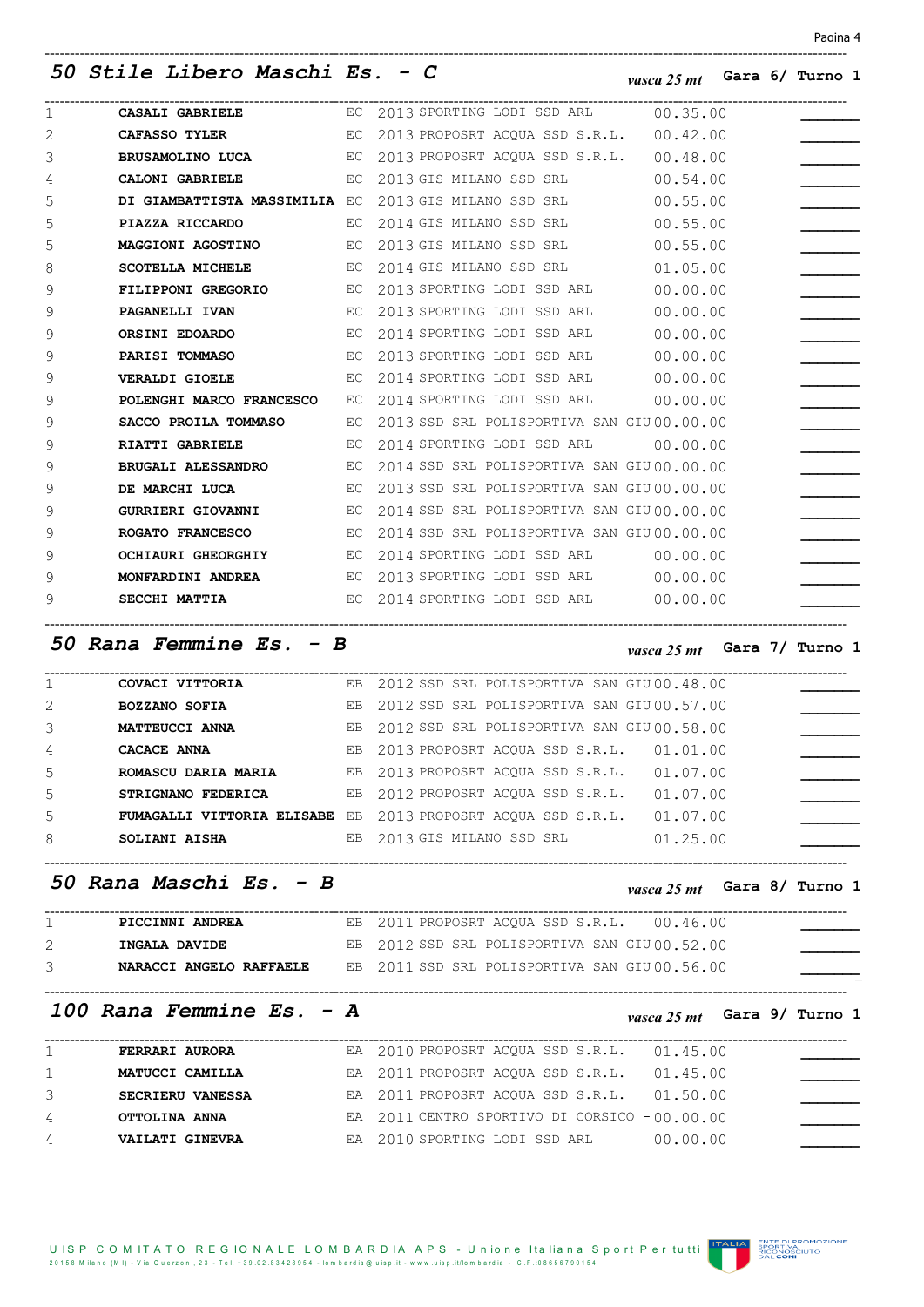## *100 Rana Maschi Es. - A vasca 25 mt* **Gara 10/ Turno 1**

| <b>NASSAR ESLAM</b>             | EA $2009$ CENTRO SPORTIVO DI CORSICO -01.29.40 |
|---------------------------------|------------------------------------------------|
| <b>MARGINEAN MANUEL TOMMASO</b> | EA 2009 PROPOSRT ACOUA SSD S.R.L. 01.38.00     |
| FEDELI LUCA                     | EA $2009$ PROPOSRT ACOUA SSD S.R.L. $01.40.00$ |

|   | <b>BELOTTI MARCO</b>    | EA 2009 PROPOSRT ACQUA SSD S.R.L. |  | 01.40.00 |
|---|-------------------------|-----------------------------------|--|----------|
| 5 | PELLEGRINI RICCARDO     | EA 2009 PROPOSRT ACQUA SSD S.R.L. |  | 01.45.00 |
| 6 | LONERO ALESSANDRO       | EA 2010 PROPOSRT ACOUA SSD S.R.L. |  | 01.47.00 |
|   | <b>ERRICO FRANCESCO</b> | EA 2009 PROPOSRT ACOUA SSD S.R.L. |  | 01.50.00 |
| 8 | ANTONELLI ROBERTO       | EA 2009 PROPOSRT ACOUA SSD S.R.L. |  | 02.30.00 |
| 9 | UGGETTI MARCO           | EA 2009 SPORTING LODI SSD ARL     |  | 00.00.00 |
|   |                         |                                   |  |          |

-----------------------------------------------------------------------------------------------------------------------------------------------------------------

# *50 Farfalla Femmine Es. - B vasca 25 mt* **Gara 11/ Turno 1**

| COVACI VITTORIA     |  |                                                                                                                                                                                                                                                                 |
|---------------------|--|-----------------------------------------------------------------------------------------------------------------------------------------------------------------------------------------------------------------------------------------------------------------|
| MATTEUCCI ANNA      |  |                                                                                                                                                                                                                                                                 |
|                     |  | 01.10.00                                                                                                                                                                                                                                                        |
| CACACE ANNA         |  | 01.10.00                                                                                                                                                                                                                                                        |
| <b>BALCONI EMMA</b> |  | 01.30.00                                                                                                                                                                                                                                                        |
| ZUFFI GIULIA BIANCA |  | 01.30.00                                                                                                                                                                                                                                                        |
|                     |  | EB 2012 SSD SRL POLISPORTIVA SAN GIU 00.46.00<br>EB 2012 SSD SRL POLISPORTIVA SAN GIU 00.46.00<br>FUMAGALLI VITTORIA ELISABE EB 2013 PROPOSRT ACOUA SSD S.R.L.<br>EB 2013 PROPOSRT ACOUA SSD S.R.L.<br>EB 2013 GIS MILANO SSD SRL<br>EB 2013 GIS MILANO SSD SRL |

-----------------------------------------------------------------------------------------------------------------------------------------------------------------

# *50 Farfalla Maschi Es. - B vasca 25 mt* **Gara 12/ Turno 1**

| PICCINNI ANDREA   | EB 2011 PROPOSRT ACOUA SSD S.R.L. 00.43.00   |
|-------------------|----------------------------------------------|
| MARKOUCHE MOHAMED | EB 2011 SSD SRL POLISPORTIVA SAN GIU00.46.00 |
| INGALA DAVIDE     | EB 2012 SSD SRL POLISPORTIVA SAN GIU00.55.00 |

-----------------------------------------------------------------------------------------------------------------------------------------------------------------

## 100 Farfalla Femmine Es. - A *vasca 25 mt* <sup>Jara 13/ Turno 1</sup>

| MATUCCI CAMILLA   | EA 2011 PROPOSRT ACOUA SSD S.R.L. 01.30.00     |  |  |
|-------------------|------------------------------------------------|--|--|
| CHIUSOLO FEDERICA | EA $2011$ PROPOSRT ACOUA SSD S.R.L. $01.32.00$ |  |  |
| RIMOLDI MILENA    | EA 2011 PROPOSRT ACOUA SSD S.R.L. 01.55.00     |  |  |
|                   |                                                |  |  |

# *100 Farfalla Maschi Es. - A vasca 25 mt* **Gara 14/ Turno 1**

|                | <b>BRAGIOTTO LUDOVICO</b> | EA 2009 PROPOSRT ACOUA SSD S.R.L.<br>01.28.00  |  |
|----------------|---------------------------|------------------------------------------------|--|
|                | PELLEGRINI RICCARDO       | EA 2009 PROPOSRT ACOUA SSD S.R.L.<br>01.30.00  |  |
| 3              | GHIDONI LUCA              | EA 2010 PROPOSRT ACQUA SSD S.R.L.<br>01.40.00  |  |
| $\overline{4}$ | VITUCCI MATTEO            | EA 2010 PROPOSRT ACOUA SSD S.R.L.<br>02.00.00  |  |
| .5             | SPAIRANI LORENZO          | EA $2009$ CENTRO SPORTIVO DI CORSICO -00.00.00 |  |

## *100 Stile Libero Femmine -EB-EA- vasca 25 mt* **Gara 15/ Turno 1**

-----------------------------------------------------------------------------------------------------------------------------------------------------------------

|   | CHIUSOLO FEDERICA    | EA 2011 PROPOSRT ACOUA SSD S.R.L.              | 01.21.00 |
|---|----------------------|------------------------------------------------|----------|
|   | SECRIERU VANESSA     | EA 2011 PROPOSRT ACOUA SSD S.R.L.              | 01.21.00 |
| 3 | FERRARI AURORA       | EA 2010 PROPOSRT ACOUA SSD S.R.L.              | 01.25.00 |
| 4 | RIMOLDI MILENA       | EA 2011 PROPOSRT ACOUA SSD S.R.L.              | 01.33.00 |
| 5 | <b>BOZZANO SOFIA</b> | EB 2012 SSD SRL POLISPORTIVA SAN GIU 01.55.00  |          |
| 6 | SOLIANI AISHA        | EB 2013 GIS MILANO SSD SRL                     | 02.40.00 |
| 6 | <b>BALCONI EMMA</b>  | EB 2013 GIS MILANO SSD SRL                     | 02.40.00 |
| 6 | ZUFFI GIULIA BIANCA  | EB 2013 GIS MILANO SSD SRL                     | 02.40.00 |
| 9 | VAILATI GINEVRA      | EA 2010 SPORTING LODI SSD ARL                  | 00.00.00 |
| 9 | GALBIATI CAMILLA     | EA $2011$ CENTRO SPORTIVO DI CORSICO -00.00.00 |          |